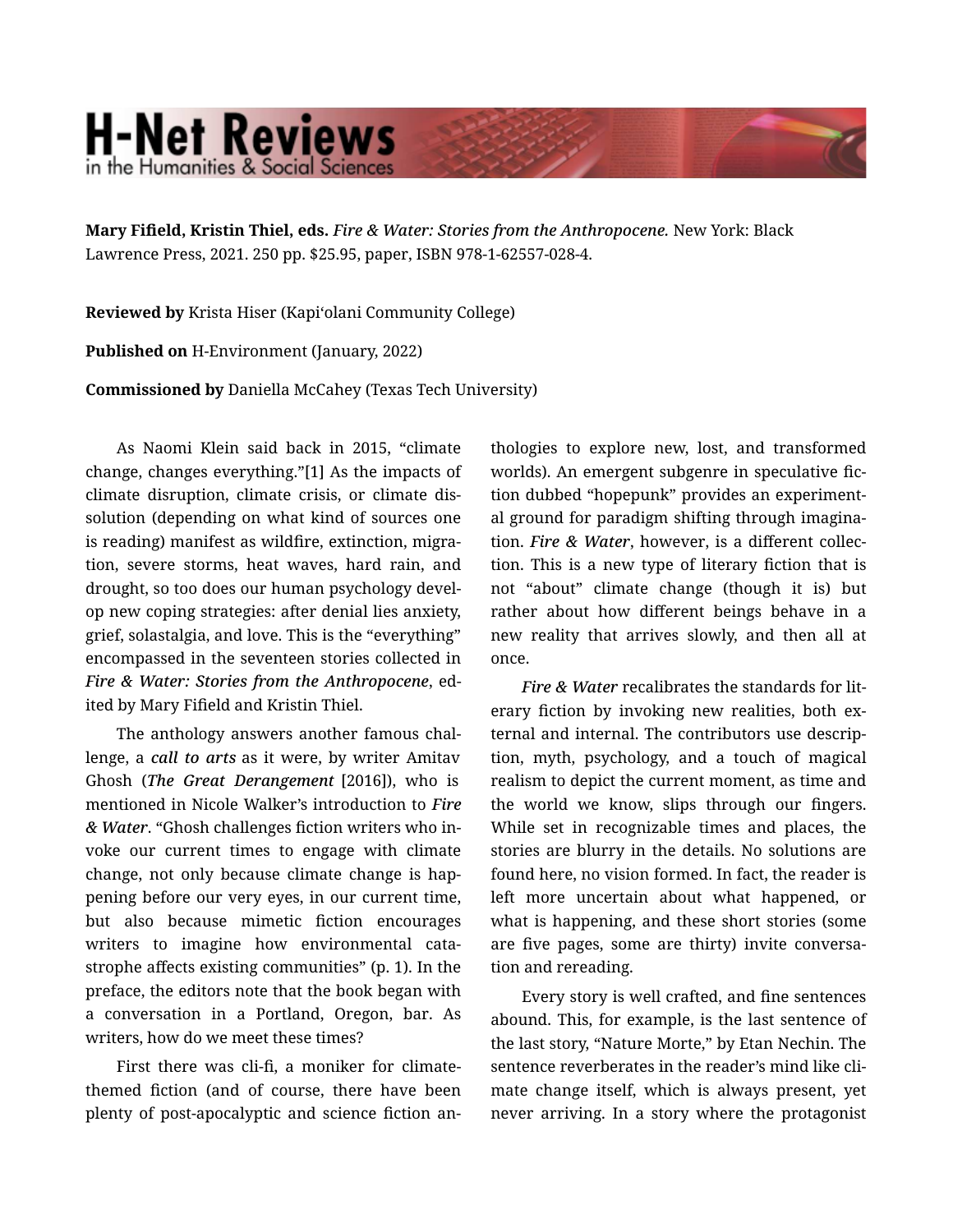merges their identity with a dried-up pond, Nechin writes: "I fell slowly, in profound silence, in between everywhere I was before, descending like a drop of water that will never reach the ground, suspended by the absence of air" (p. 267).

At the beginning of the book, the introduction by Walker provides a comprehensive overview of the stories and insightful commentary on how they are or are not related. The stories themselves encompass a variety of settings (Europe, South Africa, Australia, the Caribbean, and several re‐ gions of the United States, including Alaska, Cali‐ fornia, and Wisconsin) and of characters (young and old couples, parents, a gay man, an indigen‐ ous woman, a seal, a blue bear). There are seven‐ teen plots, each with its own climate-related twist: Germany freezes, wildfires take the suburban home of a thirteen-year marriage, dwindling rain‐ fall is meticulously recorded, a teenager attends a summer camp for climate anxiety, civilians are conscripted into disaster management, and the scion of a tainted gazillionaire inherits a space-ark full of collected animals with nowhere to go.

Read separately, each story is a contempla‐ tion. Taken together, *Fire & Water* articulates the fractal nature of a crisis that is both invisible and ubiquitous, prompting the reader to take action by paying attention. This anthology raises the bar for climate-themed literary fiction and would be an excellent book club selection as well as a thought‐ ful complement to any academic inquiry into our planetary predicament.

## Note

[1]. Naomi Klein, *This Changes Everything: Capitalism vs. the Climate* (New York: Simon & Schuster, 2015), 28.

If there is additional discussion of this review, you may access it through the network, at <https://networks.h-net.org/h-environment>